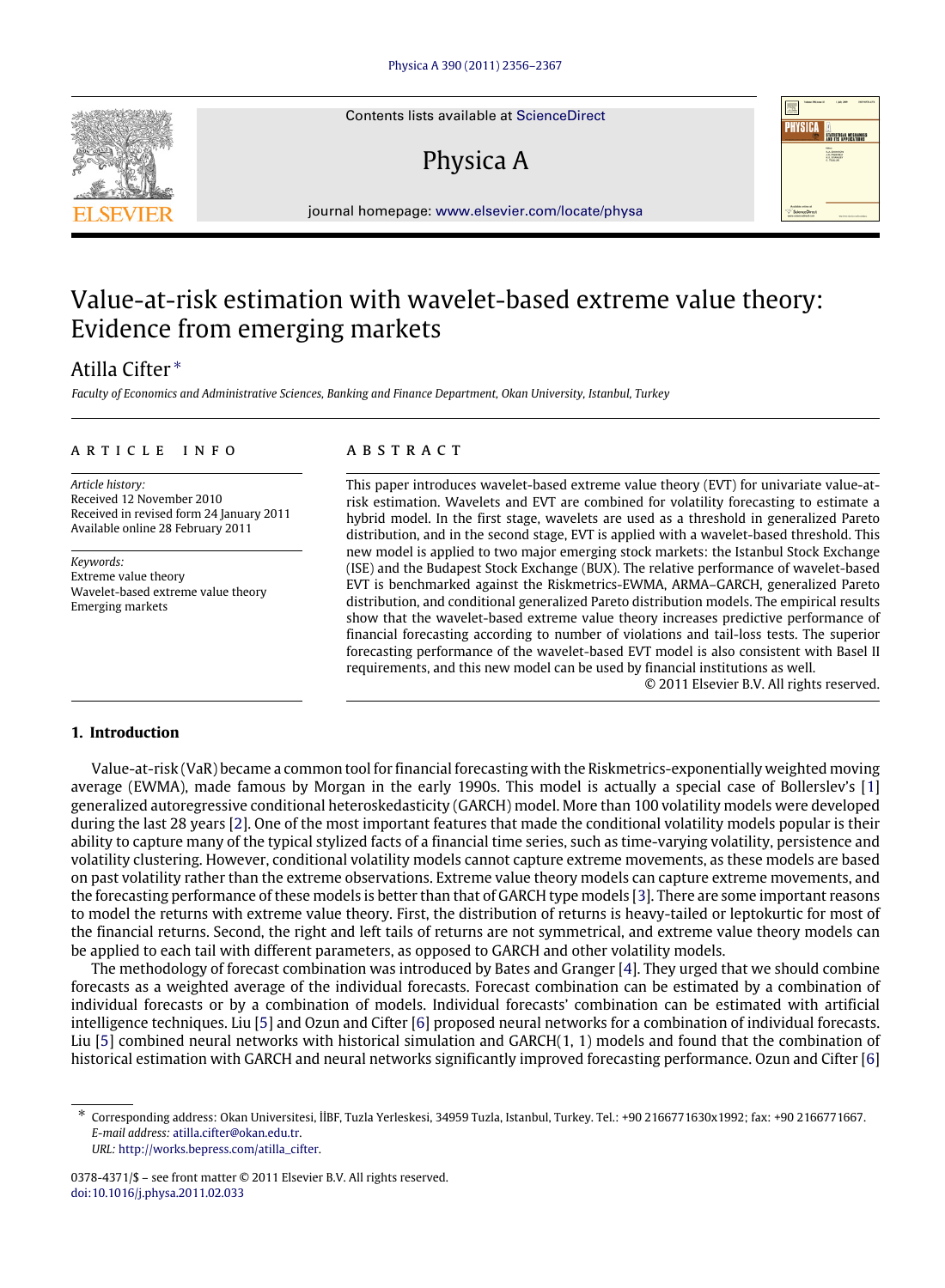combined Hill [\[7\]](#page--1-6) type EVT with historical simulation and GARCH models with neural networks. They found that the combination of EVT and other models improves forecasting performance.

Hybrid models as a combination of EVT with conditional volatility models were proposed by McNeil and Frey [\[8\]](#page--1-7). This model uses a two-stage approach. In the first stage, a GARCH type model is applied to residuals. In the second stage, EVT is applied to standardized residuals. McNeil and Frey [\[8\]](#page--1-7) found that the conditional EVT procedure gives a better one-dayahead forecast than methods which ignore the heavy tails of the innovations or the stochastic nature of the volatility.

Wavelets can also be used to estimate hybrid financial forecasting models. The combination of wavelet transform and GARCH models was introduced by Chi and Kai-jian [\[9\]](#page--1-8), Lai et al. [\[10](#page--1-9)[,11\]](#page--1-10), He et al. [\[12](#page--1-11)[,13\]](#page--1-12), and Tan et al. [\[14\]](#page--1-13). Chi and Kaijian, Lai et al., and He et al. [\[12\]](#page--1-11) proposed wavelet-decomposed value-at-risk, and He et al. [\[13\]](#page--1-12) proposed wavelet denoising ARMA–GARCH models. This paper typically used Kupiec [\[15\]](#page--1-14)'s test for backtesting, and although their model is superior to conventional ARMA–GARCH models, the number of violations is greater than that of ARMA–GARCH models. Tan et al. [\[14\]](#page--1-13) combined wavelet transform with ARIMA and GARCH models and applied this model to one-day-ahead electricity price forecasting. They found that their model is far more accurate than other forecasting models.

Yamada and Honda [\[16\]](#page--1-15) used wavelet analysis to predict business turning points of the Nikkei 225 index and found that wavelet analysis can capture business peaks and troughs (minimum points) as an alternative structural break analysis. Bowden and Zhu [\[17\]](#page--1-16) combined wavelet analysis with structural breaks and applied this combined model to the agribusiness cycle. By using wavelets, they added the business cycle feature to structural break analysis.

In this paper, wavelet-based extreme value theory (EVT) is introduced for univariate value-at-risk estimation. A waveletbased EVT model is proposed as a combination of wavelets and the EVT model following the approach of McNeil and Frey [\[8\]](#page--1-7). In the first stage, wavelets are used as a threshold in generalized Pareto distribution, and in the second stage, EVT is applied with wavelet-based thresholds. The relative performance of this new hybrid model is compared with conventional volatility models for one-day-ahead forecasts, and wavelet-based EVT is benchmarked against the Riskmetrics-EWMA, ARMA–GARCH, generalized Pareto distribution, and conditional generalized Pareto distribution models. This new model is applied to two major emerging stock markets: the Istanbul Stock Exchange (ISE) and the Budapest Stock Exchange (BUX). It is found that the wavelet-based EVT model increases predictive performance of financial forecasting according to the number of violations and tail-loss tests for emerging markets.

The remainder of the paper is organized as follows. Section [2](#page-1-0) provides value-at-risk methodologies. Section [3](#page--1-17) describes the data on daily index returns. Section [4](#page--1-18) presents empirical results for the forecasting performance of the models. Section [5](#page--1-19) concludes the study.

#### <span id="page-1-0"></span>**2. Value-at-risk models**

Value-at-risk (VaR) became the standard benchmark for measuring risks in modern risk management. Financial institutions are required to report VaR according to Basel requirements and regulatory authorities, and most non-financial institutions also prefer to report VaR for trading and management purposes. VaR become popular in the 1990s, following well-known disasters such as Orange Country, Barings, Metallgesellschaft, Dawia, and many others, but are now used to measure credit, operational and liquidity risks. VaR measures the worst expected loss over a given horizon under normal market conditions at a given confidence level [\[18\]](#page--1-20). For a single asset, VaR is estimated as

$$
VaR_{t+1,q}^p = \mu_{t+1} + \sigma_{t+1}F^{-1}(p)\sigma_{t+1}
$$
\n(1)

where  $\mu_{t+1}$  is the forecast of the conditional mean,  $\sigma_{t+1}$  is the forecast of the conditional standard deviation, and  $F^{-1}(p)$  is the corresponding quantile of the assumed distribution [\[19\]](#page--1-21).

In the following section, wavelet-based EVT and benchmarked VaR models are introduced. Riskmetrics-EWMA and ARMA–GARCH models are selected as conditional volatility models, where generalized Pareto distribution is selected as the EVT model, and conditional generalized Pareto distribution is selected as the hybrid GARCH-EVT model for benchmarking.

#### *2.1. Riskmetrics-EWMA model*

The simplest and well-known volatility forecasting model, called Riskmetrics-exponentially weighted moving average (EWMA), was developed by Morgan for computing market risks. This model may be defined as a special case of the GARCH model, where  $\alpha = 1 - \lambda$  and  $\beta = \lambda$  and  $\omega = 0$ . Riskmetrics-EWMA variance model can be written as [\[20\]](#page--1-22):

$$
\sigma_t^2 = \lambda \sigma_{t-1}^2 + (1 - \lambda) r_{t-1}^2 \tag{2}
$$

where λ is the decay factor that determines relative weights,  $r_{t-1}$  is the previous squared returns and  $\sigma_{t-1}^2$  is the previous variance of return. Optimal  $\lambda$  can be determined by the in-sample optimization algorithm.  $\lambda$  is usually set to 0.94 for daily data and 0.97 for monthly data [\[21\]](#page--1-23). The higher the decay factor, the longer the previous returns. If  $\lambda$  equals 1, volatility is explained by solely previous volatility. Therefore, the mean reverting can be transformed into unconditional variance.